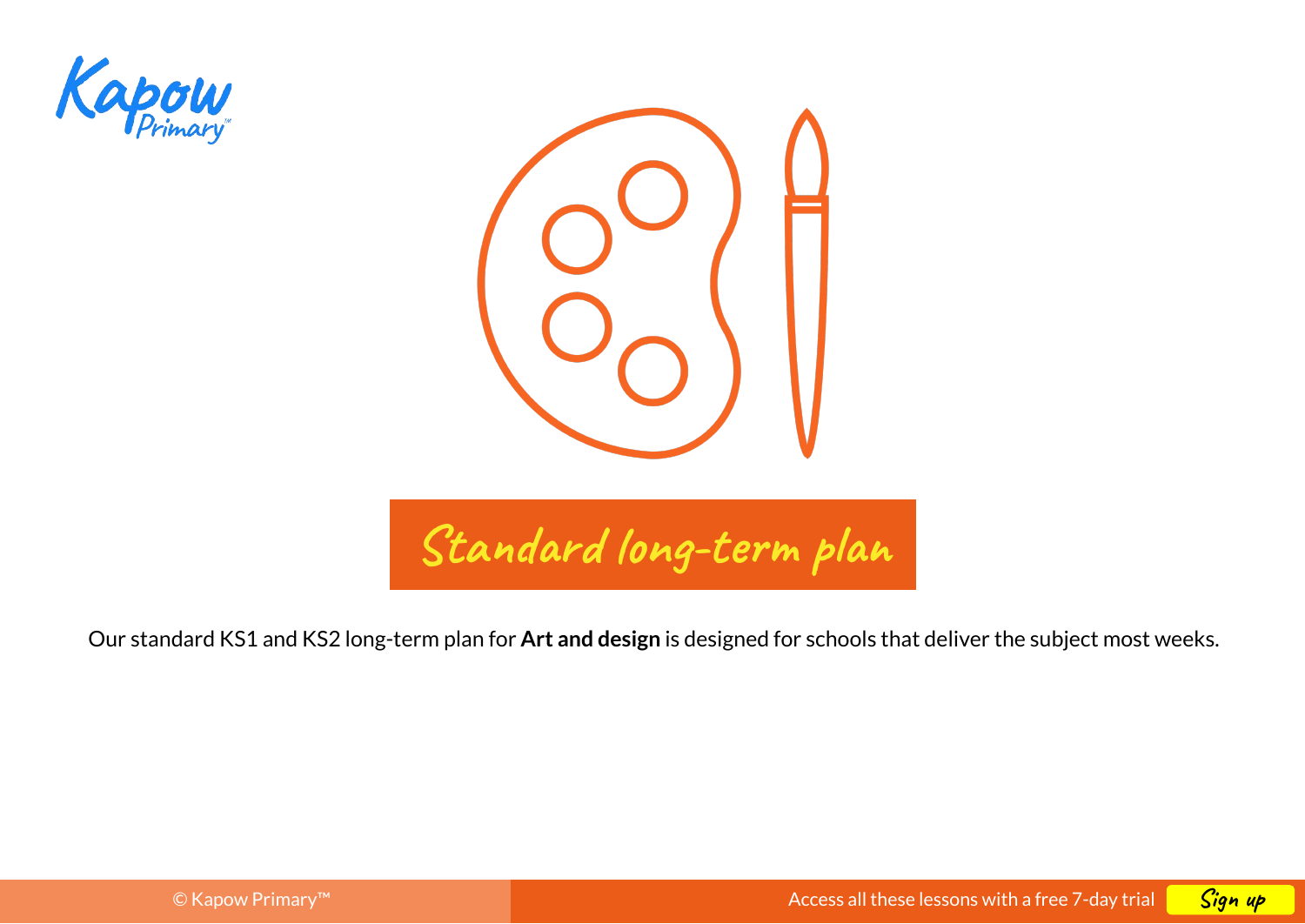# **Contents:**

| How does Kapow Primary help our school to meet statutory guidance for Art and design? |           |  |
|---------------------------------------------------------------------------------------|-----------|--|
| How is the Art and design scheme of work organised?                                   | 4         |  |
| A spiral curriculum                                                                   | 5         |  |
| Discrete teaching of Art and design skills                                            | 5         |  |
| Is there any flexibility in the Kapow Primary Art and design scheme?                  | 6         |  |
| <b>Other useful documentation</b>                                                     | 7         |  |
| Suggested long-term plan: Art and design - Overview (All year groups)                 | 8         |  |
| Suggested long-term plan: Art and design - Outline (KS1)                              | 9         |  |
| Suggested long-term plan: Art and design - Outline (Lower KS2)                        | <b>10</b> |  |
| Suggested long-term plan: Art and design - Outline (Upper KS2)                        | 11        |  |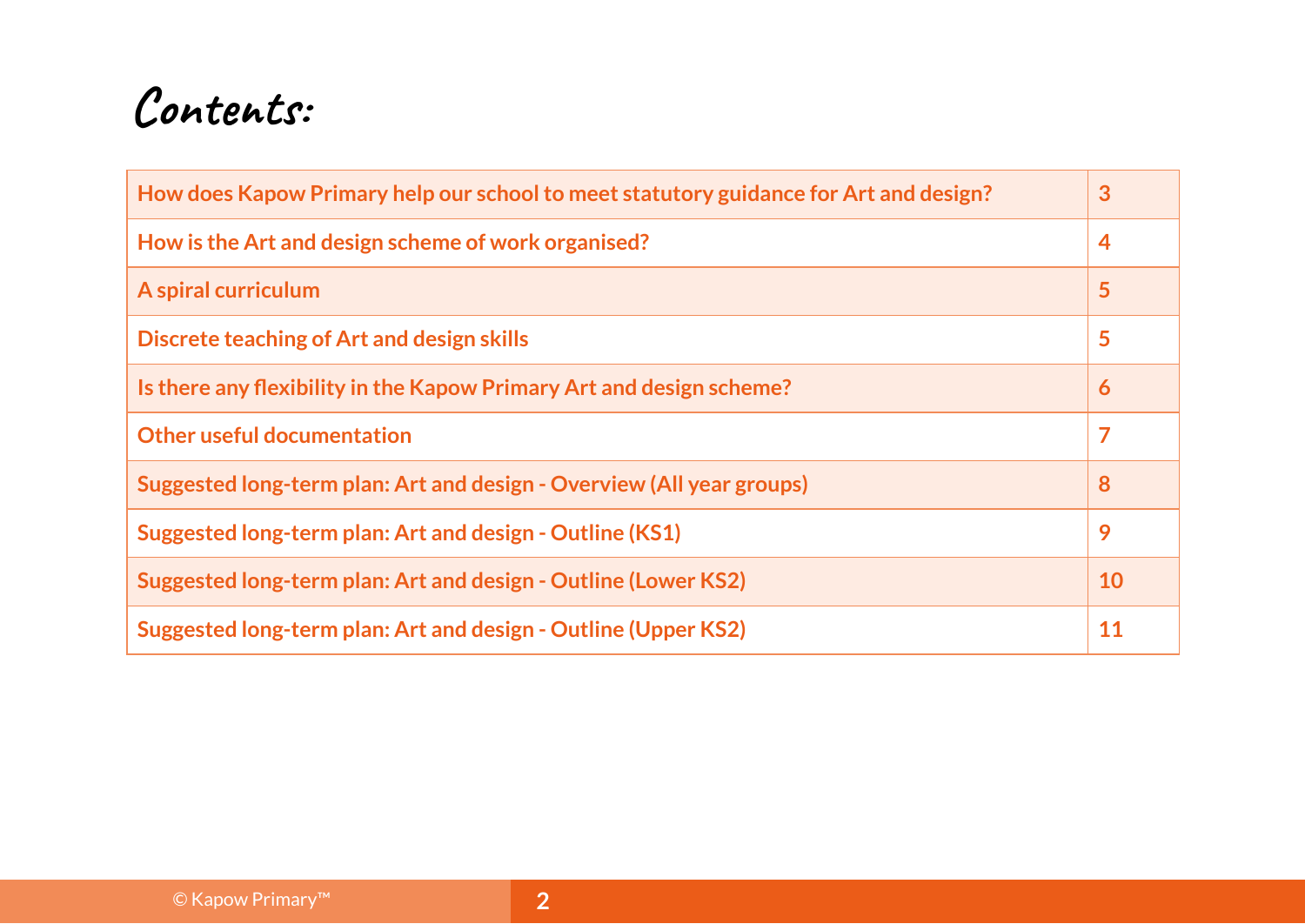## <span id="page-2-0"></span>**How does Kapow Primary help our school to meet statutory guidance for Art and design?**



Our **[Curriculum overview](https://www.kapowprimary.com/subjects/art-design/teaching-resource-materials/curriculum-overview/)** document shows which of Kapow Primary's units cover each of the National Curriculum Attainment targets as well as each of these five strands. National Curriculum links are also on each individual lesson plan, along with cross-curricular links to other subjects.

© Kapow Primary™ **3**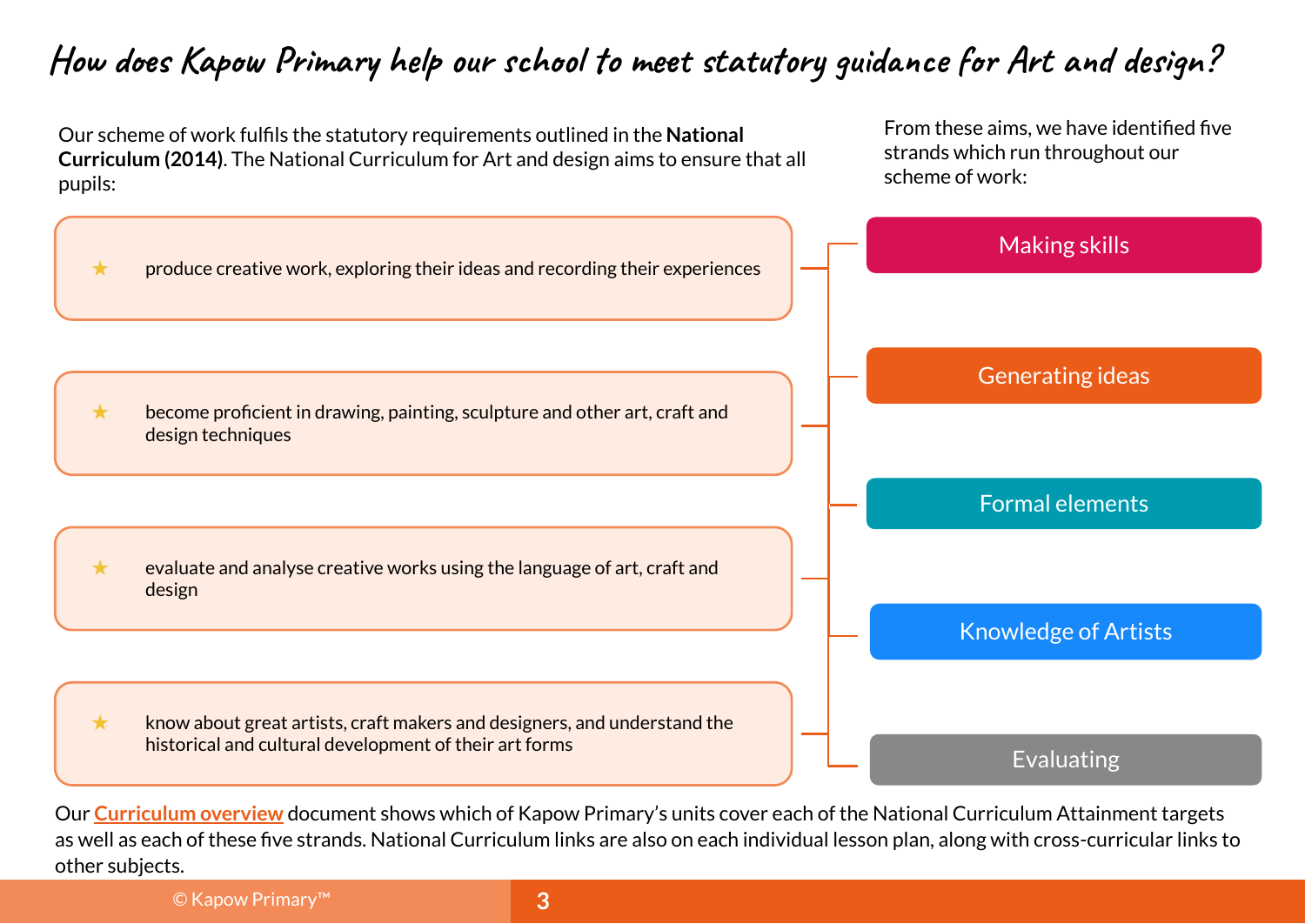## <span id="page-3-0"></span>**How is the Art and design scheme of work organised?**

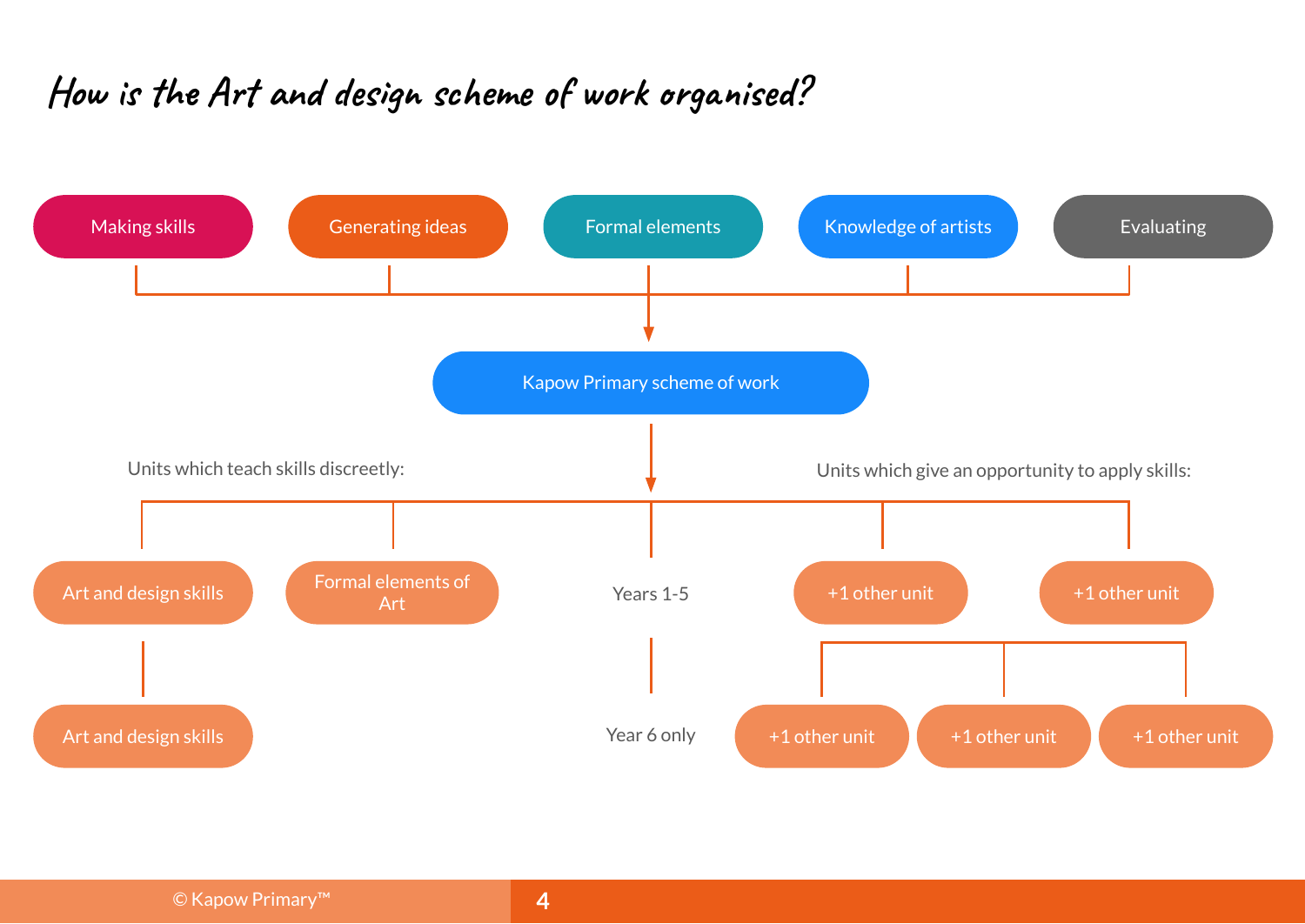## <span id="page-4-0"></span>**A spiral curriculum**

Kapow Primary's Art and design scheme has been designed as a spiral curriculum with the following key principles in mind:

- **Cyclical:** Pupils return to the same skills again and again during their time in primary school.
- **Increasing depth:** Each time a skill is revisited it is covered with greater complexity.
- ✓ **Prior knowledge**: Upon returning to a skill, prior knowledge is utilised so pupils can build upon previous foundations, rather than starting again.

## **Discrete teaching of Art and design skills**

#### **Formal elements of art units**

With the exception of Year 6, each year group has a unit called 'Formal elements of Art' which focuses on the **discrete** skills of the formal elements of art which are:

- Line
- Shape
- **Tone**
- **Texture**
- **Pattern**
- Colour



#### **Art and design skills units**

Each year group has a unit called 'Art and design skills' which focuses specifically on developing pupils art, craft and design skills in a **discrete** way.

#### **Application of skills**

The knowledge and skills from these two recurring units are then **applied** throughout the rest of the scheme within the other units (eg. Sculpture and collage, Prehistoric art etc. )

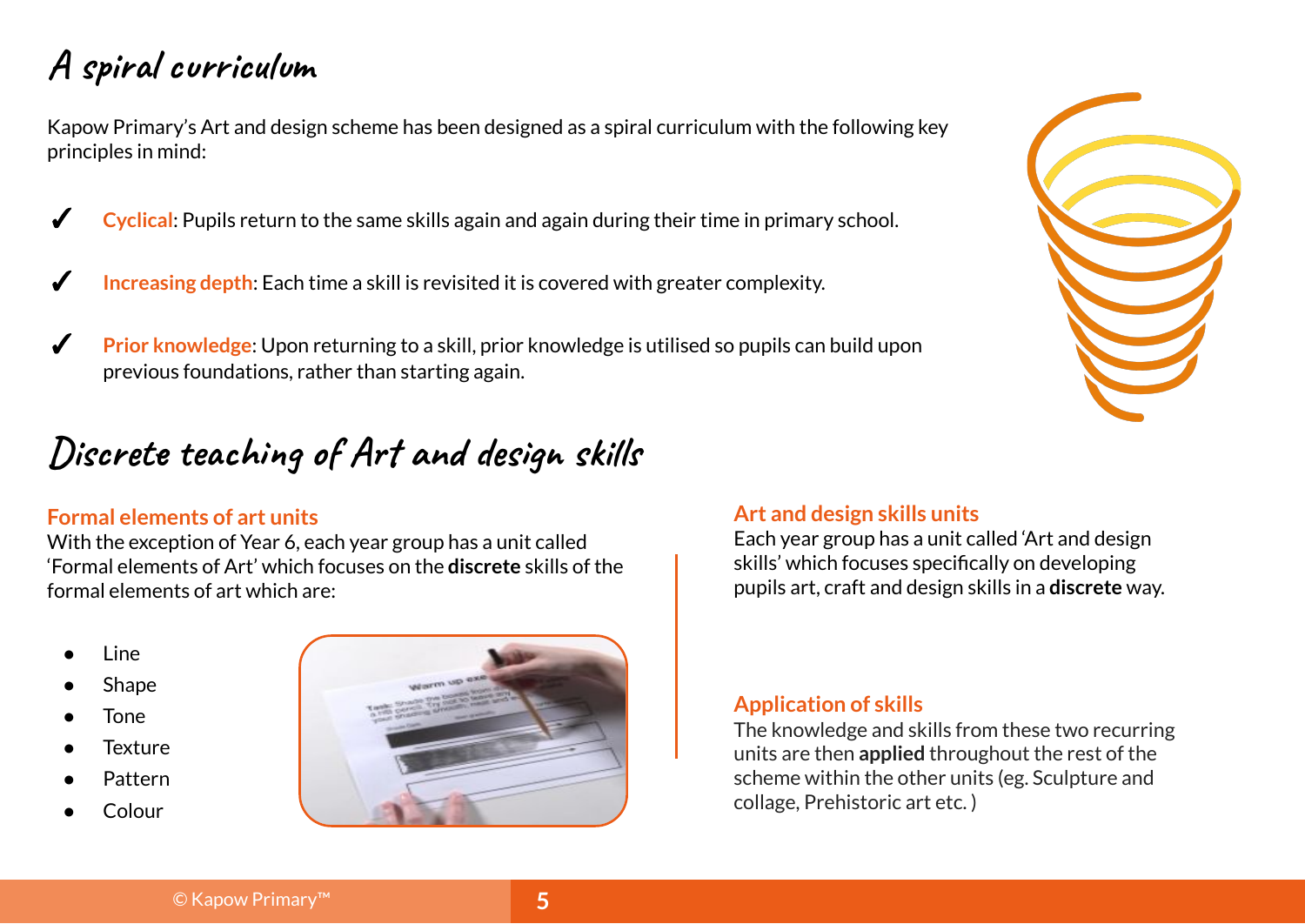## <span id="page-5-0"></span>**Is there any flexibility in the Kapow Primary Art and design scheme?**

Our Art and design scheme of work is incredibly flexible, allowing schools to adapt the planning to suit their school and to make use of cross-curricular links available. See some of our Frequently asked questions below:

#### **Do the units need to be taught in order?**

The units within each year group can be taught in any order, as the progression of knowledge and skills is across the years and key stages, not within a year group. So you can work through them in the order in which most suits the rest of your curriculum time and requirements.

#### **Can units be moved between year groups?**

For our Art and design scheme of work, progression is across three phases: Key Stage 1, Lower Key Stage 2 and Upper Key stage 2. Therefore as long as you don't move units from one phase to another, you will not compromise progression by changing the order in which units are taught.

#### **Do the lessons within the topics need to be taught in order?**

Due to their discrete teaching of the different skills and formal elements of art, many of the lessons within the 'Formal elements of Art' and 'Art and design skills' units can be taught in any order. The lessons within these units can even be taught at different points in the year if you would like, however some are sequential and where this is the case they are clearly numbered. The lessons within the other topics do build upon one another so should be taught in order.

#### **What if we are short of curriculum time for Art and design?**

We appreciate that curriculum time is short, which is why most of our units have five lessons, allowing you space to finish work off from the lessons or to add your own art lessons to celebrate festivals and events, such as Mother's Day or Christmas.

If you alternate your **Art and design** and **Design and technology** provision each half term please see our **[Combined Art and design and](https://www.kapowprimary.com/subjects/art-design/teaching-resource-materials/art-and-dt-combined-long-term-plan/) [Design and technology Long-term plan](https://www.kapowprimary.com/subjects/art-design/teaching-resource-materials/art-and-dt-combined-long-term-plan/)**.

#### **How can we make the Kapow Primary scheme of work fit with our topic learning?**

Our units are designed to help pupils develop their Art and design skills but that does not mean that they cannot be adapted to suit a topic you are teaching. We have provided alternative theme suggestions for some of our units and you can also read our guidance on [Adapting Kapow Primary units to alternative topics](https://www.kapowprimary.com/subjects/art-design/teaching-resource-materials/art-and-design-topics-and-themes/)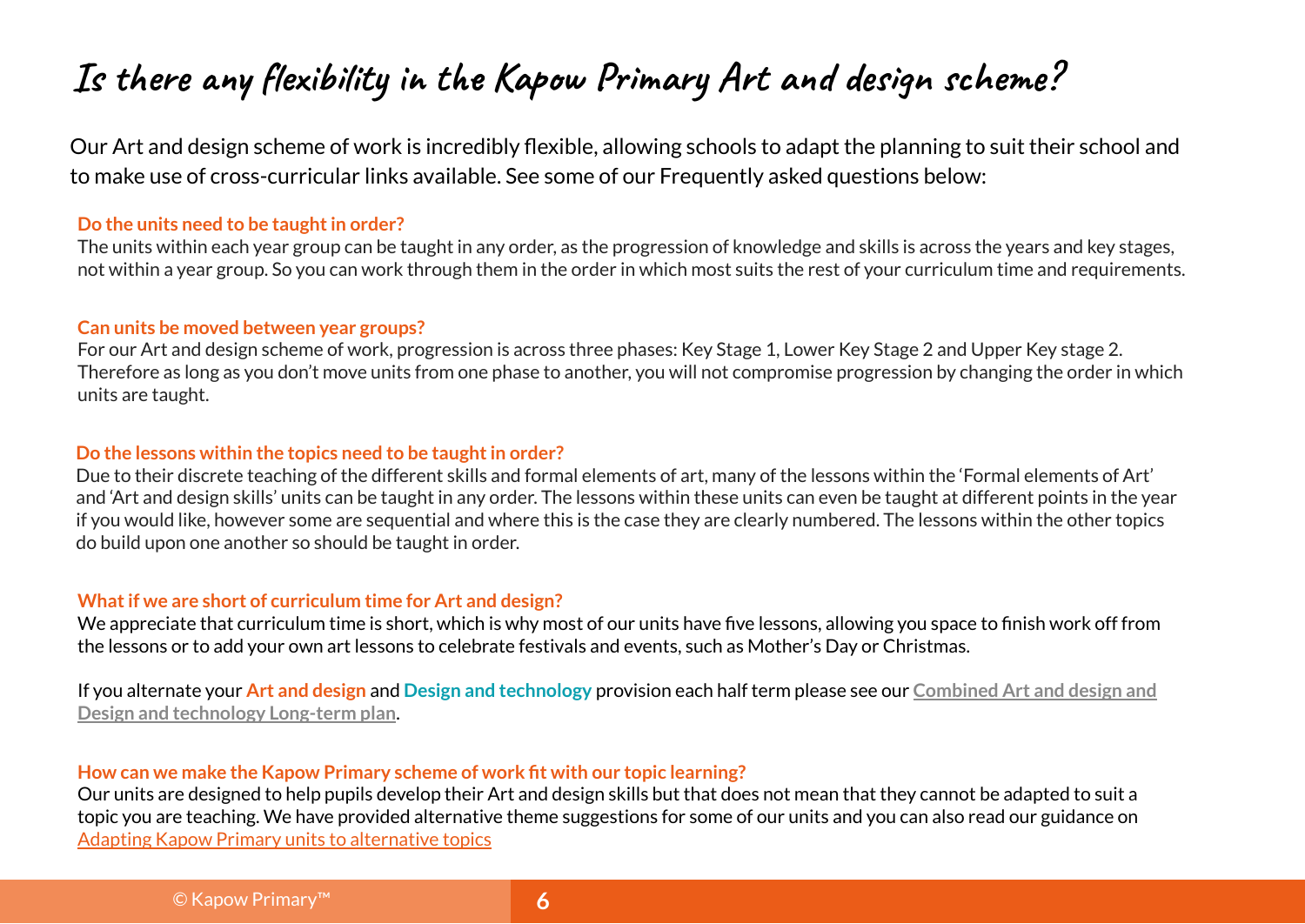### <span id="page-6-0"></span>**Other useful documentation**

There are a number of key documents that can support you in planning your **Art and design** scheme of work, see our **[Essential](https://www.kapowprimary.com/subjects/art-design/teaching-resource-materials/)  [subject materials page](https://www.kapowprimary.com/subjects/art-design/teaching-resource-materials/)** for more.

- ✓ **[Curriculum overview](https://www.kapowprimary.com/subjects/art-design/teaching-resource-materials/curriculum-overview/)**
	- Shows how our scheme of work meets the National Curriculum requirements.
- **[Progression of skills document](https://www.kapowprimary.com/subjects/art-design/teaching-resource-materials/pupil-progression-of-skills-featured-document/)** 
	- Shows how understanding and application of key concepts and skills builds year on year.
- **[Art and design: List of artists](https://www.kapowprimary.com/subjects/art-design/teaching-resource-materials/list-of-artists/)**
- **[Art and design: required equipment](https://www.kapowprimary.com/subjects/art-design/teaching-resource-materials/required-resources-art-design/)**
- **<u>[Vocabulary progression for Art and design](https://www.kapowprimary.com/subjects/art-design/teaching-resource-materials/vocabulary-progression-for-art-and-design/)</u>**
- ✓ **Intent, Implementation, Impact statement (coming Summer 2021)**
- **[Art and design policy resources](https://www.kapowprimary.com/subjects/art-design/teaching-resource-materials/art-design-policy-resources/)**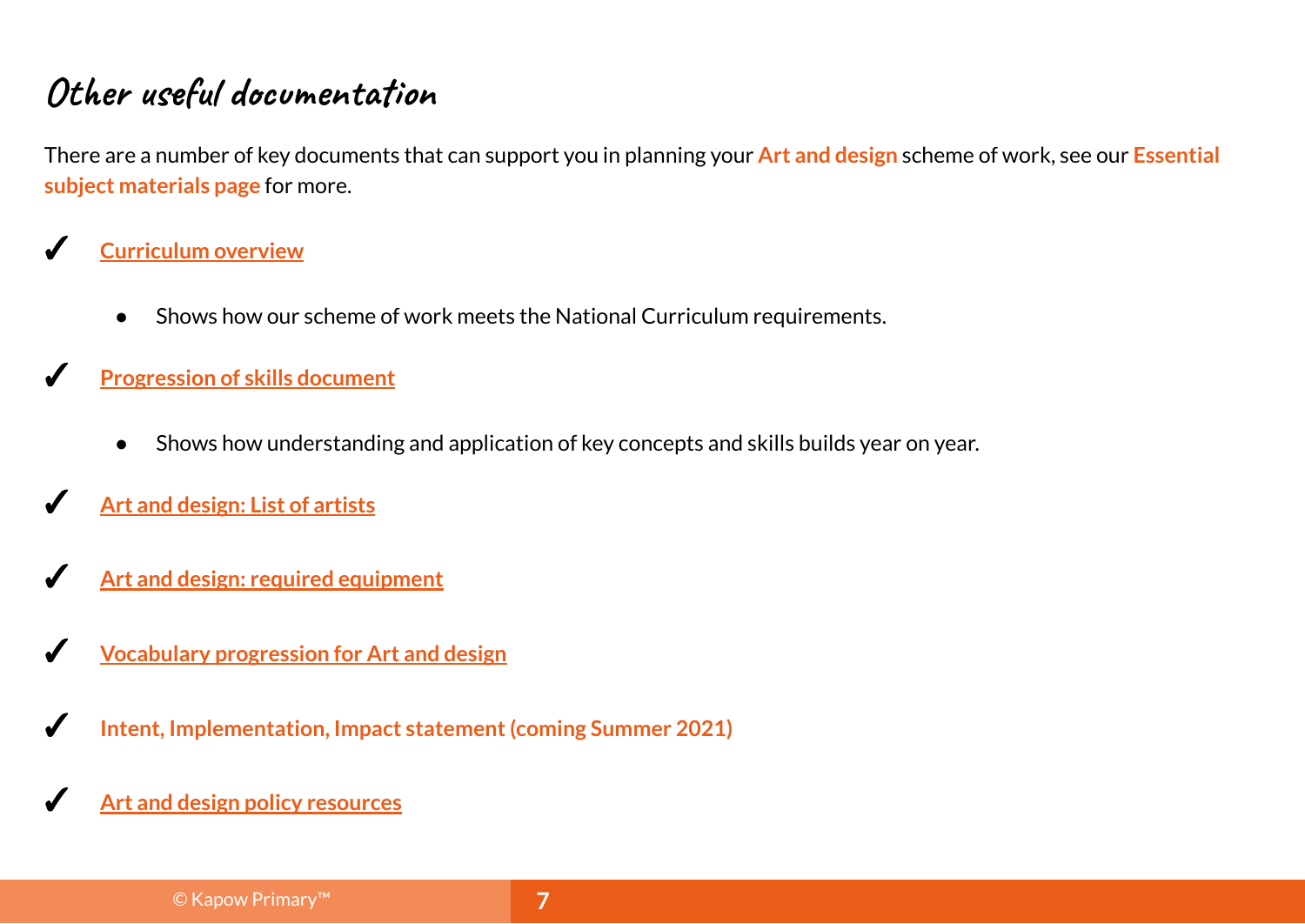<span id="page-7-0"></span>

### **Suggested long-term plan: Art and design - Overview (All year groups)**

The units within a single year group can be taught in ANY order.

The lessons within the *Art and designs skills* and *Formal elements of art* units do not need to be taught consecutively or at the same point in the year (unless numbered).

|                   | <b>Unit 1</b>                 | Unit 2                       | <b>Unit 3</b>                    | Unit 4                         |
|-------------------|-------------------------------|------------------------------|----------------------------------|--------------------------------|
| Year 1            | Formal elements of art        | <b>Art and design skills</b> | Landscapes using different media | <b>Sculptures and collages</b> |
|                   | (5 lessons)                   | (5 lessons)                  | (5 lessons)                      | (5 lessons)                    |
| Year 2            | Formal elements of art        | Art and design skills        | <b>Human form</b>                | Sculpture and mixed media      |
|                   | (5 lessons)                   | (6 lessons)                  | (5 lessons)                      | (5 lessons)                    |
| Year <sub>3</sub> | Formal elements of art        | <b>Art and design skills</b> | Prehistoric art                  | Craft                          |
|                   | (5 lessons)                   | (6 lessons)                  | (5 lessons)                      | (5 lessons)                    |
| Year 4            | Formal elements of art        | <b>Art and design skills</b> | Every picture tells a story      | Sculpture                      |
|                   | (5 lessons)                   | (6 lessons)                  | (5 lessons)                      | (5 lessons)                    |
| Year 5            | Formal elements: Architecture | <b>Art and design skills</b> | Every picture tells a story      | Design for a purpose           |
|                   | (5 lessons)                   | (6 lessons)                  | (5 lessons)                      | (5 lessons)                    |
| Year 6            | <b>Art and design skills</b>  | Make my voice heard          | Photography                      | <b>Still life</b>              |
|                   | (5 lessons)                   | (5 lessons)                  | (5 lessons)                      | (5 lessons)                    |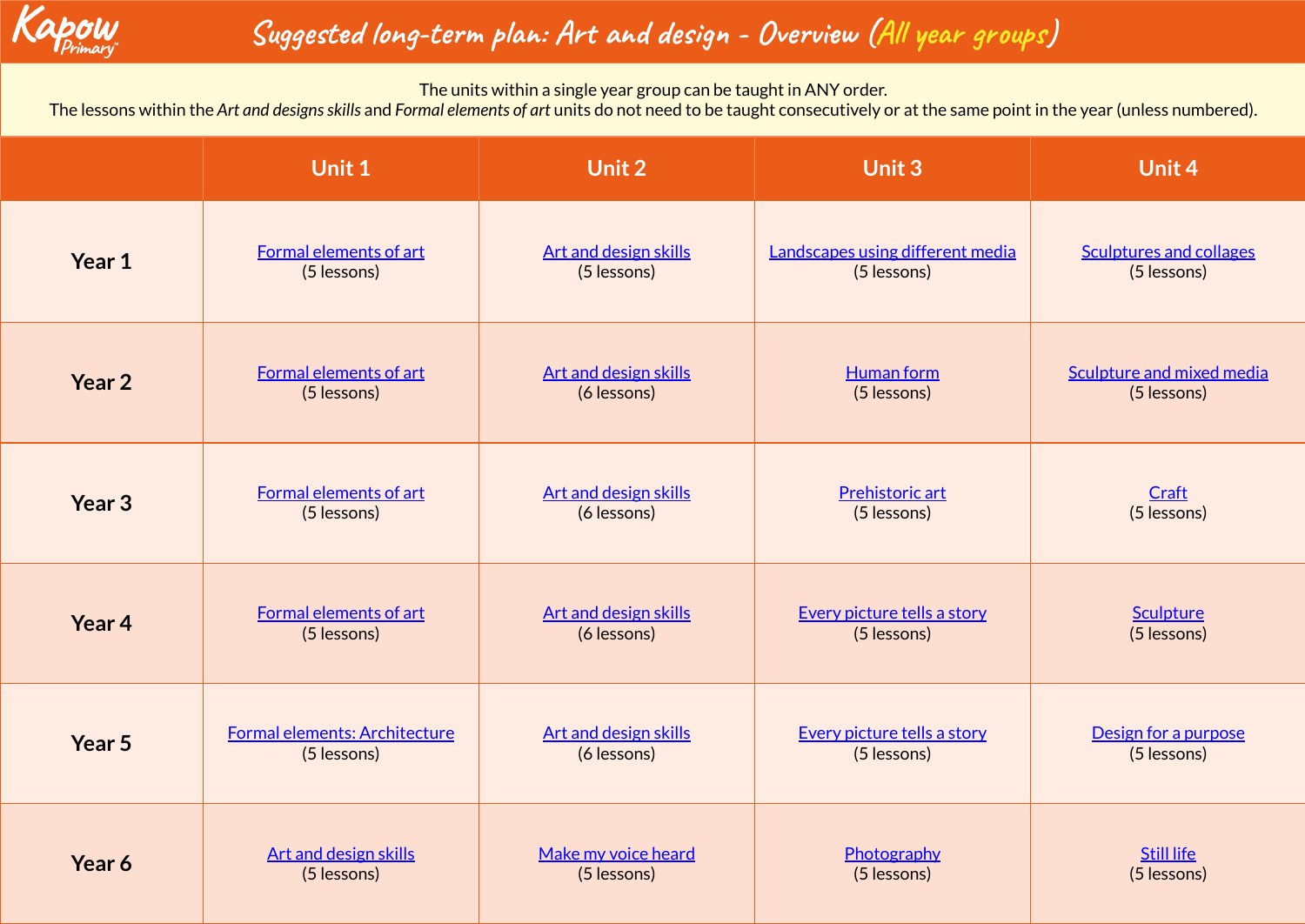<span id="page-8-0"></span>

### **Suggested long-term plan: Art and design - Outline (KS1)**

|        | Year 1                                                                                                                                                                                                                                                                                        | Year 2                                                                                                                                                                                                                                                                         |
|--------|-----------------------------------------------------------------------------------------------------------------------------------------------------------------------------------------------------------------------------------------------------------------------------------------------|--------------------------------------------------------------------------------------------------------------------------------------------------------------------------------------------------------------------------------------------------------------------------------|
| Unit 1 | <b>Formal elements of Art</b><br>(5 lessons)<br>Exploring three of the formal elements of art: shape, line and<br>colour, children mix and paint with secondary colours; use circles<br>to create abstract compositions and work collaboratively to<br>create art inspired by water.          | <b>Formal elements of Art</b><br>(5 lessons)<br>Exploring the formal elements of art: pattern, texture and tone;<br>children create printed patterns using everyday objects; take<br>rubbings using different media and learn how to make their<br>drawings three dimensional. |
| Unit 2 | <b>Art and design skills</b><br>(5 lessons)<br>Learning two printing techniques, using 2D shapes to explore a<br>variety of media, mixing different shades of one colour and<br>discussing the work of artist Louis Wain.                                                                     | <b>Art and design skills</b><br>(6 lessons)<br>Replicating the recognisable crockery of Clarice Cliff, exploring<br>tone through shading, developing weaving skills, manipulating clay<br>and experimenting with brush strokes.                                                |
| Unit 3 | <b>Landscapes using different media</b><br>(5 lessons)<br>Learning about composition and working with different art<br>materials to create texture. The unit is based on the theme of 'the<br>seaside' however there is guidance to adapt the unit to then<br>alternative theme of 'castles'. | <b>Human form</b><br>(5 lessons)<br>Exploring how bodies and faces are portrayed in art: looking at the<br>work of artists, using their bodies to form shapes, creating<br>collages, drawing portraits and creating a peg figure.                                              |
| Unit 4 | <b>Sculptures and collages</b><br>(5 lessons)<br>On the theme of the natural world, children make sculptures,<br>collages, 3D models of creatures and a class spider sculpture,<br>inspired by artist Louise Bourgeois.                                                                       | <b>Sculpture and mixed media</b><br>(5 lessons)<br>Creating sculpture and pop art and learning how to draw facial<br>features to portray different emotions, all through the topic of<br>comic superheroes inspired by the works of Roy Lichtenstein.                          |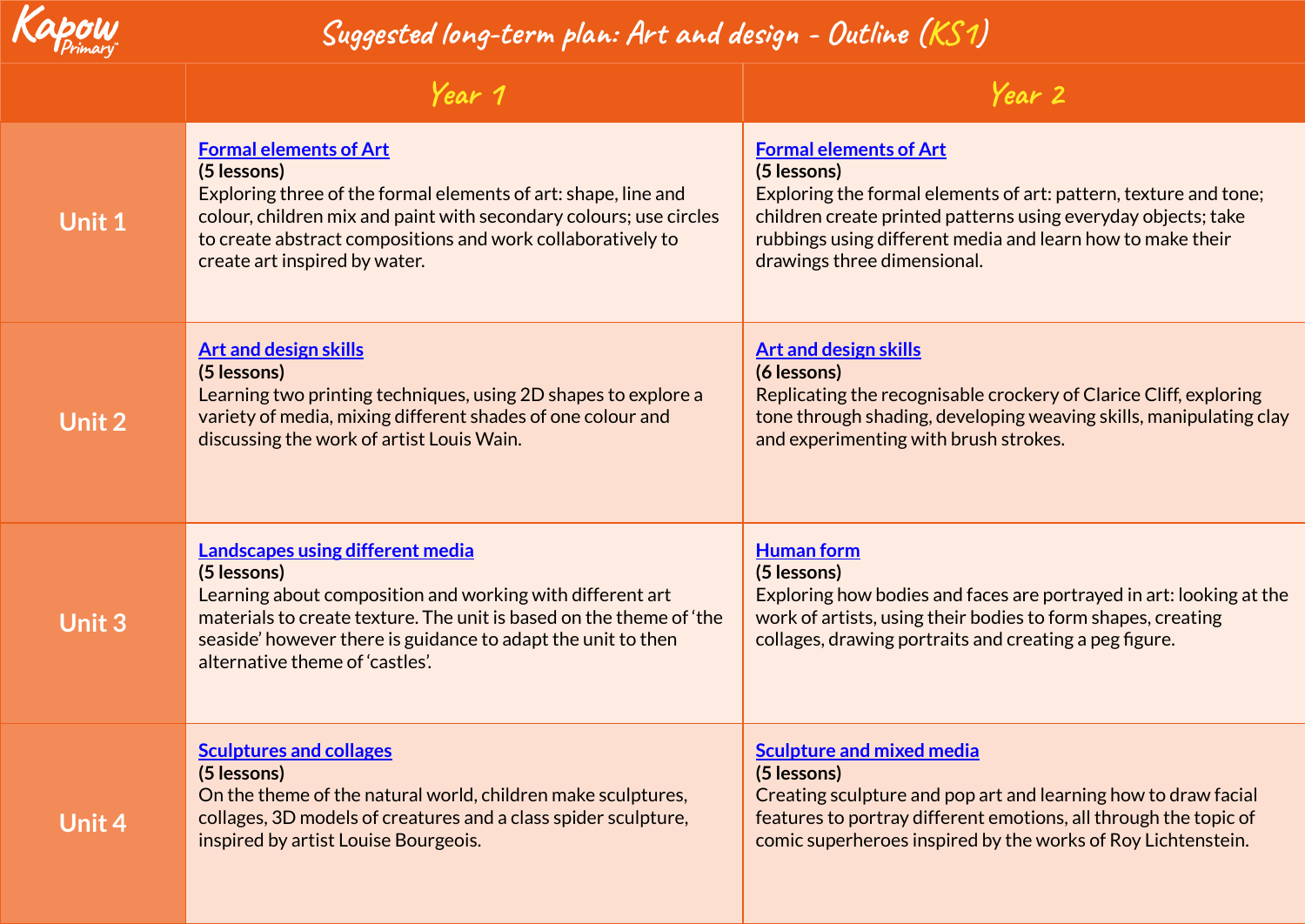<span id="page-9-0"></span>

### **Suggested long-term plan: Art and design - Outline (Lower KS2)**

|               | Year 3                                                                                                                                                                                                                                                                     | Year 4                                                                                                                                                                                                                                                                                             |
|---------------|----------------------------------------------------------------------------------------------------------------------------------------------------------------------------------------------------------------------------------------------------------------------------|----------------------------------------------------------------------------------------------------------------------------------------------------------------------------------------------------------------------------------------------------------------------------------------------------|
| Unit 1        | <b>Formal elements of art</b><br>(5 lessons)<br>Exploring two of the formal elements of art: shape and tone;<br>children find shapes in everyday objects; use shapes as guidelines<br>to draw accurately from observation and create form and shape<br>using wire.         | <b>Formal elements of art</b><br>(5 lessons)<br>Exploring two of the formal elements of art: texture and pattern;<br>pupils develop a range of mark-making techniques, make and use<br>their own textured stamps for printing; draw a 'flip' pattern and<br>recreate an ancient geometric pattern. |
| <b>Unit 2</b> | <b>Art and design skills</b><br>(6 lessons)<br>Making a variety of puppets using different materials, completing<br>a drawing from observation, learning the difference between a<br>tint and a shade and creating versions of a cartoon drawn by a<br>famous illustrator. | <b>Art and design skills</b><br>(6 lessons)<br>Creating an optical illusion print, replicating a plate in the famous<br>willow pattern, carving sculptures out of soap, drawing a collection<br>of still life objects, painting and mixing colours and learning about<br>the role of a 'curator.'  |
| <b>Unit 3</b> | <b>Prehistoric art</b><br>(5 lessons)<br>Experimenting with charcoal, berries, leaves, homemade paints<br>and more, children get a sense of what it was like to create art<br>thousands of years ago and why these pieces were created.                                    | <b>Every picture tells a story</b><br>(5 lessons)<br>Analysing works of art and creating photo collages and abstract<br>art inspired by the works explored.                                                                                                                                        |
| Unit 4        | <b>Craft</b><br>(5 lessons)<br>Creating a mood board to work as a visual mind map and source<br>of inspiration. Tie-dying, weaving and sewing to create a range of<br>effects using fabric, culminating in a finished t-shirt to showcase<br>these skills.                 | <b>Sculpture</b><br>(5 lessons)<br>Exploring and using unusual objects to create 3D works of art.<br>Creating drums and maracas from recycled materials and looking<br>at different techniques, such as wax resist and collages to create<br>different effects.                                    |